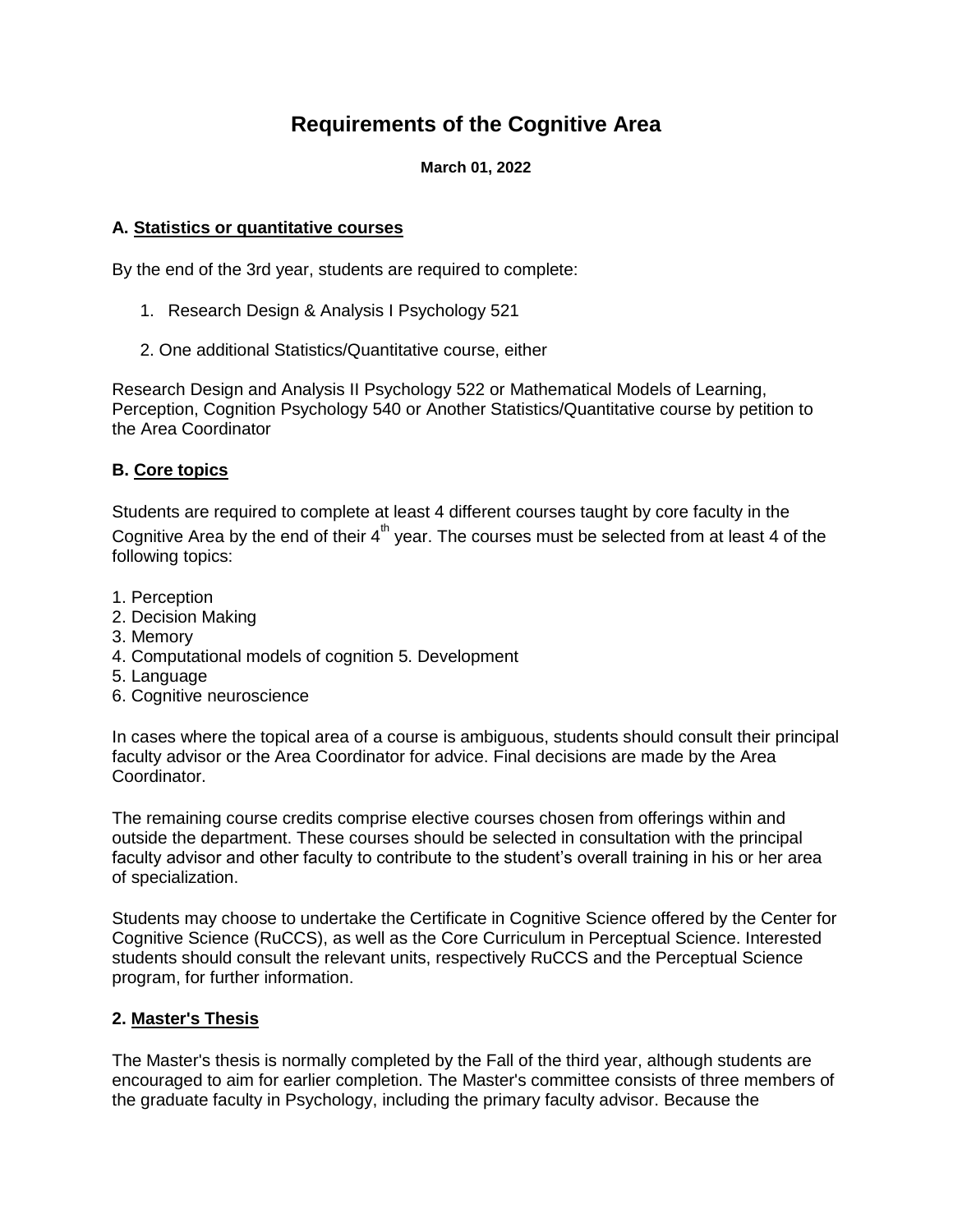committee is intended to guide as well as to evaluate research, the committee should be formed as early as possible during the first year.

A brief oral presentation of Master's thesis work, serving as an oral defense, is normally given in the early Fall of the third year as the student's annual presentation of recent work.

# **3. Qualifying Exam**

The Qualifying Exam committee consists of four members of the graduate faculty in Psychology, including the primary faculty advisor. Students are encouraged to form this committee as soon as their Master's Thesis is completed.

The Qualifying Exam should be completed by late in the Fall of the third year, with committee approval (including revisions) achieved by the end of the Fall semester. The Exam has two parts and students are expected to weight them equally in terms of effort:

# **A critical review of the literature in a selected area of research**

The topic of the review, along with an outline, should be approved by the members of the committee before the review is undertaken. Students are encouraged to choose a review topic that will be of value for completing their dissertation research. This portion of the Qualifying exam should be completed within approximately 3 months. The review should be no more than 20 double-spaced pages, excluding figures and bibliography. Students are encouraged to state the theme of the review and the major points on the first page. The length limit is to be met by using a concise and clear writing style, rather than by curtailing the scope of the review. If additional space beyond the 20 pages is needed to support arguments or describe relevant literature, appendices may be added as needed, though the evaluation of the work by the committee will be based on the main document. Reviews must be edited for clarity of writing, with the writing approved by the major advisor prior to submission to the committee. As part of the evaluation process, the advisor or any committee member may request a meeting of the committee and the student for open discussion of the review paper.

Two lectures (on distinct topics) for an undergraduate course in cognitive psychology, to be supervised by the primary faculty advisor and observed (live or via a recording) by members of the Qualifying Exam committee.

# **Lecture notes and recordings of the two lectures must be submitted to the committee**

Ideally, these lectures will be given during the Fall semester of the third year, but practical considerations such as course schedules dictate some flexibility and some advance planning. Two formats are available: (1) a conventional in-class lecture. In that case the committee members must be informed one week ahead of the date and location of the lecture; (2) a lecture in online format, consisting of a Powerpoint or other visual presentation supplemented by a recorded audio narration. In either format, lectures will be evaluated on the following criteria: soundness of content, originality (i.e., lectures may not be taken directly from a textbook), effectiveness of presentation, and level of preparation. The committee has the option of requiring the student to repeat a lecture or deliver a new one if the quality of the lecture is not up to standards of the field.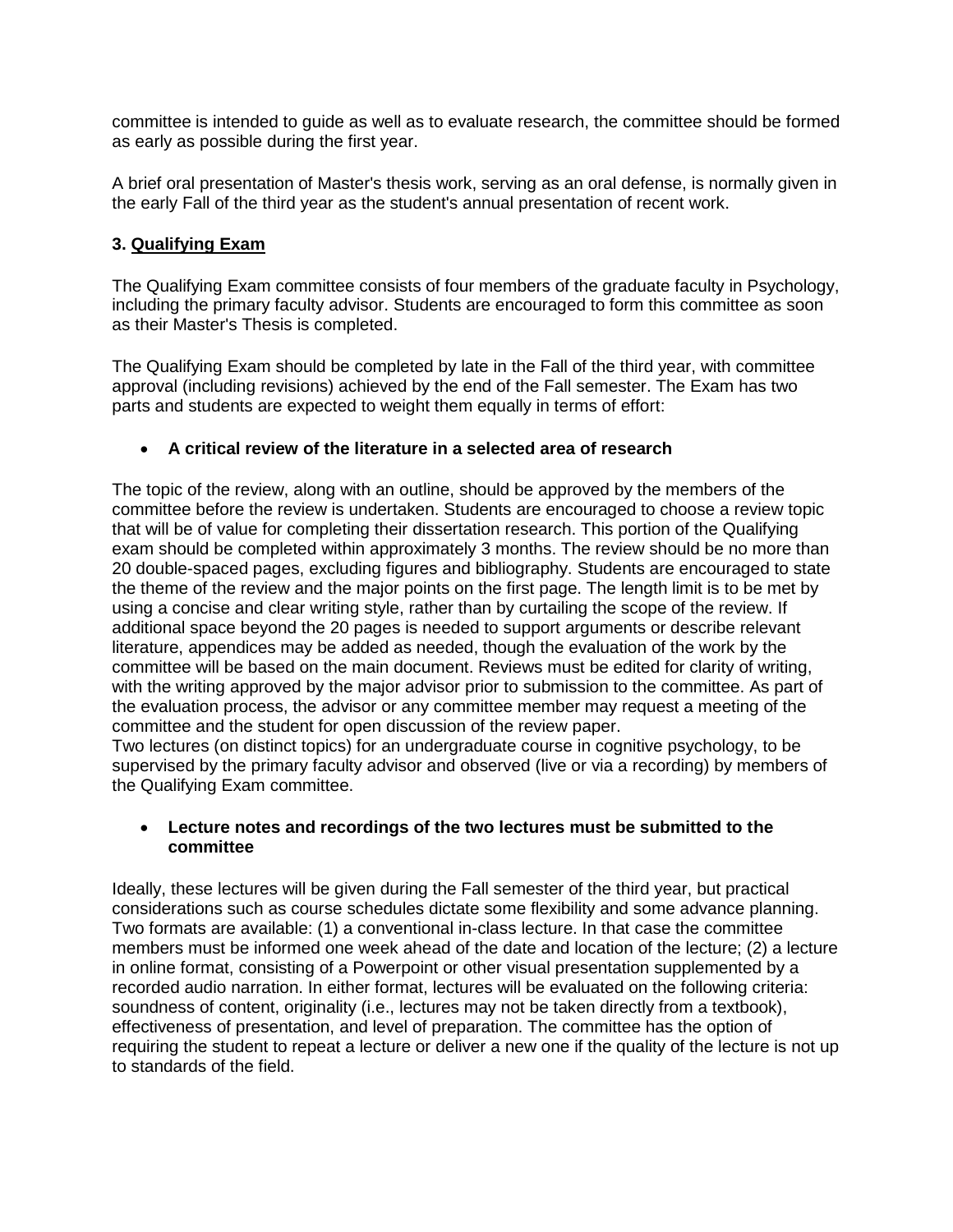# **4. Doctoral Thesis**

The doctoral thesis should be completed by the end of the fifth year, though students are encouraged to aim for earlier completion. The Dissertation Committee has four members: three members of the graduate faculty in Psychology, including the primary faculty advisor, and one outside member not on the graduate faculty of Psychology. (The outside member may be at Rutgers or at another institution.) Students should submit a brief letter explaining the choice of outside member and a copy of the proposed outside member's curriculum vitae with the committee form submitted to the department.

Students are expected to form the Dissertation Committee as soon as their Qualifying Exam is completed, to provide the Dissertation Committee with a brief written thesis proposal, and to present the proposal orally at a meeting of the Committee (including the outside member if practical considerations permit).

The proposal should include contingency plans should the proposed research progress in unexpected ways and should not be viewed as guarantee that a degree will be awarded contingent on completion of the proposed research. The committee should be consulted periodically over the course of the dissertation work. After completion of the dissertation (at least two weeks after the document has been made available to the Committee), the student is required to give a public oral defense of the thesis.

#### **5. General requirements of the Cognitive Area**

- 1. All students in the Cognitive program (including first-year students) are expected to present their recent work to the Area once per year, in a format determined by Area faculty.
- 2. Students are expected to have a primary faculty advisor and an active committee (Masters, then Qualifying Exam, then Dissertation) at all times beginning in the Fall of their first year. Students must maintain an active degree completion timeline, consisting of a list of courses completed, course requirements remaining, and titles of completed activities and the activity in progress (Master's, Qualifying Exam, or Doctoral thesis), along with expected dates for completion. The plan is stored in the student's file and can be accessed by any Area or departmental faculty. Maintaining good standing in the program requires adherence to these requirements.
- 3. Progress toward the degree of each student will be evaluated annually by the Cognitive area faculty as a whole. Students are urged to bring any significant obstacles to progress to the attention of their advisor or Area Coordinator promptly.
- 4. Time limits for evaluation of Master's thesis, Qualifying Exam and Doctoral thesis:

Students are expected to allow a minimum of 2 weeks for committee members to evaluate the work, and Committee members are expected to deliver their judgments and feedback within this 2-week interval, including recommendations for revisions. If the student does not allow the two weeks for evaluation, or if a committee member does not respond within two weeks, the student's advisor, the Area Coordinator, or if necessary, the Graduate Vice-Chair, will be asked to address the delays to ensure timely completion of projects meeting established standards.